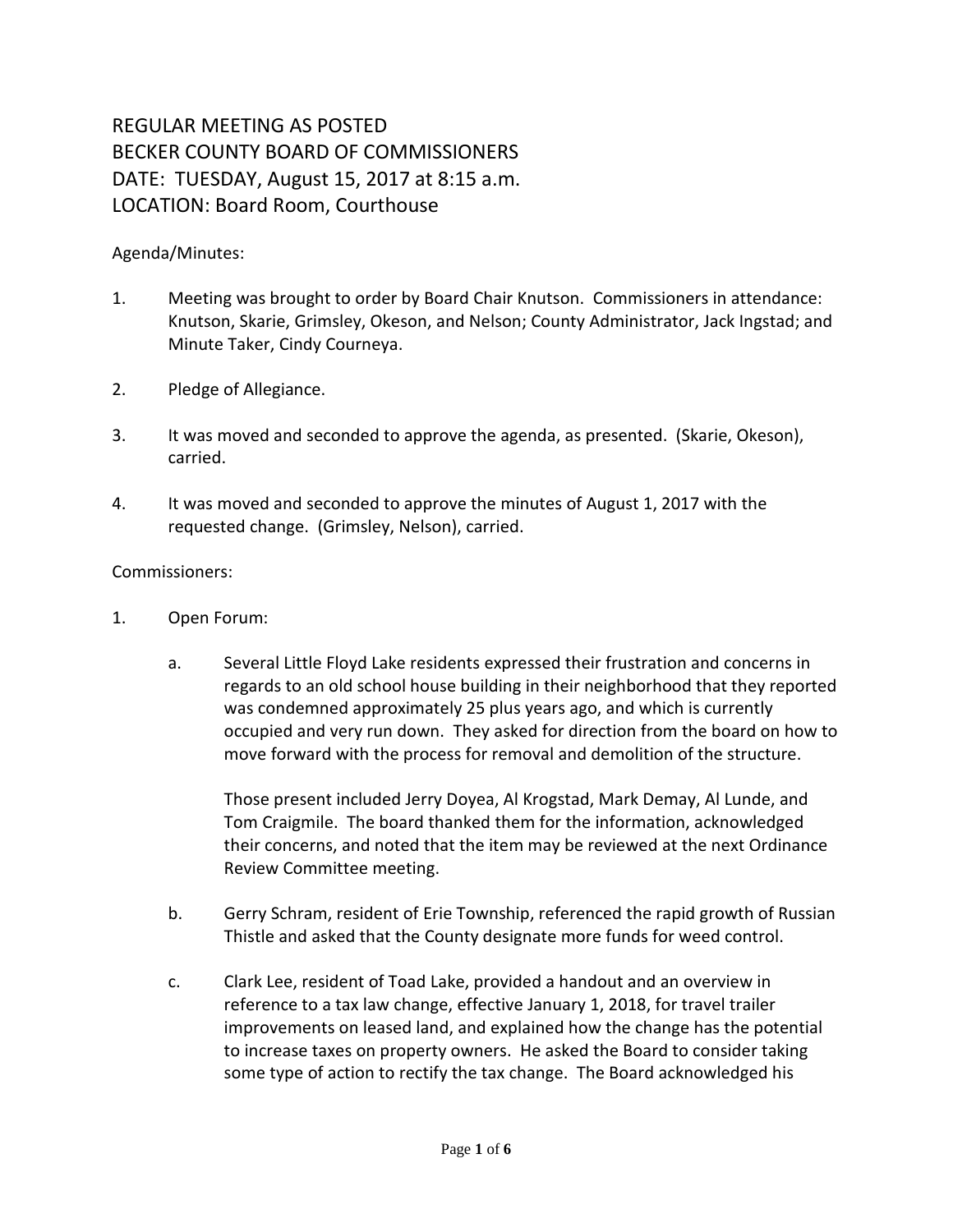concerns and noted that area legislators have been made aware of the situation and will be reviewing and taking action to change it, if warranted.

- 2. Reports and Correspondence: The Commissioners reported on the following:
	- a. Commissioner Knutson: Natural Resources Management (NRM) Committee, Economic Development Authority (EDA) 2016 Audit Exit meeting, and Courthouse Committee.
	- b. Commissioner Skarie: Human Services Committee, Sr. Council on Aging, and Environmental Affairs Committee.
	- c. Commissioner Okeson: Jail Construction Meeting at new jail site.
	- d. Commissioner Nelson: Economic Development Authority (EDA) 2016 Audit Exit meeting, Courthouse Committee, and attended Association of Minnesota (AMC) meeting.
	- e. Commissioner Grimsley: Human Services Committee.
- 3. Appointments: It was noted that the appointments needed for the Becker County/ Detroit Lakes Airport Commission will be due in September and considered at the next Board meeting.
- 4. It was moved and seconded to approve Resolution 08-17-2B, to hire a full-time Zoning Administrator for the Planning and Zoning Department, through the normal hiring process, due to a vacancy. (Okeson, Skarie), carried. It was also suggested that the Courthouse Committee and/or Finance Committee assist with the selection of the top candidates.

Finance Committee Minutes: Mary Hendrickson presented:

- 1. It was moved and seconded to approve the Regular Claims, Auditor Warrants, Over 90- Day Claims, and Additional Issues, as presented:
	- a. Auditor Warrants (Tuesday Bills):
		- i.  $08/01/2017$ , in the amount of \$ 1,721.00
		- ii.  $08/08/2017$ , in the amount of \$ 16,667.00
		- iii.  $08/09/2017$ , in the amount of \$320,279.00 (Voided & Reissued)
		- iv.  $08/09/2017$ , in the amount of \$320,461.00 for a total amount of . . . . . . . **\$ 659,128.00**
	- b. Over 90-Day Claims:
		- i. Anytime Towing, in the amount of \$405.00 (invoice just turned in);
		- ii. Clark Equipment Co., in the amount of \$4,053.00 (invoice just turned in);
		- iii. D.L. Towing, in the amount of \$60.00 (invoice just turned in);
		- iv. Forum Communications Co., in the amount of \$580.26 (invoice just turned in);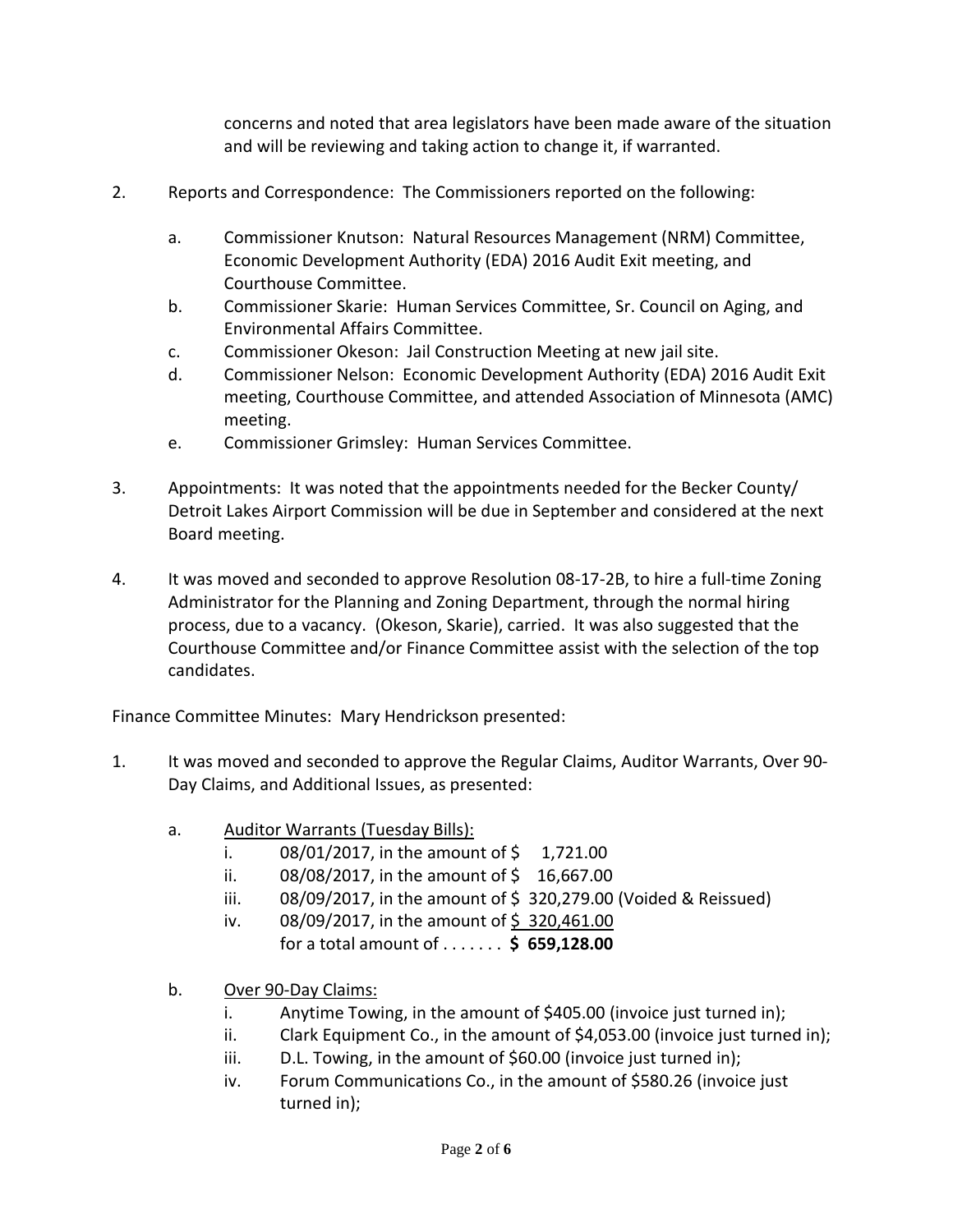- v. Northland Portable Welding Co., LLC, in the amount of \$102.00 (invoice just turned in);
- vi. Thomas Reuters West, in the amount of \$604.50 (invoice just turned in).
- c. Additional Issues: Removal of two (2) claims as they had been previously paid:
	- i. Business Essentials, in the amount of \$95.97 (paid 08/04/2017 as Warrant #388299);
	- ii. Swanson's Repair, in the amount of \$381.23 (paid 08/04/2017 as Warrant #388400).

(Nelson, Skarie), carried.

- 2. It was moved and seconded to accept the low quote in the amount of \$1,560.00 from IES, Grand Forks, ND for updates to Elevators #489364, #489365, and #489366 (new addition), for under carriage lighting and GFCI installation, to meet code requirements. (Nelson, Okeson), carried.
- 3. It was moved and seconded to accept the low quote and to enter into a one-year contract in the amount of \$1,440.00/year for preventative Maintenance Software CMMS from EMaint. (Skarie, Okeson), carried.
- 4. It was moved and seconded to approve the purchase of Five (5) Hard Drives for EMC San Expansion, as presented, at a cost of \$5,621.00 from Marco, Fargo, ND, to expand the storage array for County servers and data. (Nelson, Skarie), carried.
- 5. It was moved and seconded to approve the purchase of Hard Disk Drives for Unitrends Backup Appliance Archiver at a cost of \$1,957.44 from Marco, Fargo, ND, for backing up and retaining County data and servers. (Nelson, Grimsley), carried.
- 6. It was moved and seconded to approve the purchase of a Laptop Computer for the Planning and Zoning Department at a cost of \$1,073.79 from Morris Electronics, Morris, MN, to be used as a floater laptop for out in the field, as well as for evening meetings. (Skarie, Grimsley), carried.
- 7. It was moved and seconded to approve the purchase of a Laptop Computer for Community Health at a cost of \$1,237.41 with docking station from Morris Electronics, Morris, MN, for a new employee. (Skarie, Grimsley), carried.
- 8. It was moved and seconded to approve the request to enlist the services of the Cisco Engineer from Marco for assistance with the current Becker County phone system and UCS after the upgrade, and for other duties related to the equipment, at a cost of up to \$1,560.00. (Nelson, Skarie), carried.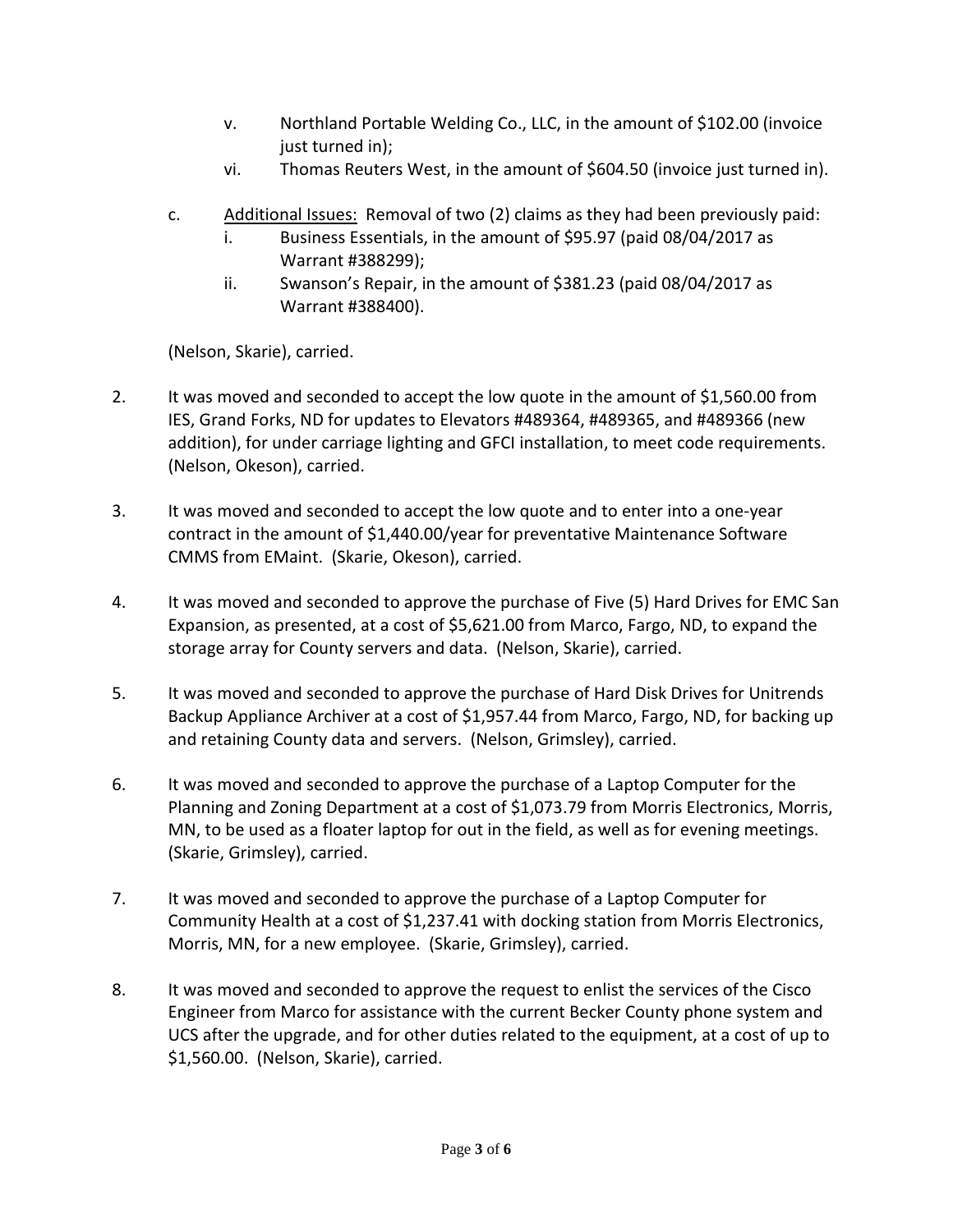9. It was moved and seconded to approve the purchase of PRTG Network Monitor Software, at a cost of \$2,422.50 for the first year, from Paessler AG of Nuremberg, Germany, and with a renewal fee of \$606.80 per year for support, beginning in 2018. (Nelson, Skarie), carried. It was noted that this will enable IT to more proactively respond to issues and outages of our networking devices.

Auditor-Treasurer: Mary Hendrickson presented:

- 1. Licenses & Permits:
	- a. It was moved and seconded to approve Resolution 08-17-2C, the Gambling Application for Exempt Permit to conduct a Raffle for the Pine to Prairie Pheasants Forever Chapter, on August 19, 2017, or at a later date, if needed, for operations at Cormorant Town Hall, 10929 Co. Hwy. 5, Pelican Rapids, MN, in Cormorant Township. (Nelson, Okeson), carried. It was noted later in the meeting that the date was verified and the raffle will be held on September 2, 2017.

Veteran Services – Lauri Brooke presented:

1. It was moved and seconded to approve Resolution 08-17-2A, for the renewal of the annual CVSO Operational Improvement Grant Agreement with the MN Department of Veterans Affairs (MDVA), in the amount of \$12,500.00; and to authorize the Becker County Veteran Services Officer, Lauri Brooke, to execute the grant agreement, on behalf of Becker County. (Grimsley, Okeson), carried. It was noted that the grant amount increased by \$2,500.00 to Becker County, due to an increase in the number of veterans served.

Human Services: Denise Warren presented:

- 1. It was moved and seconded to approve the Purchase of Service Agreement with Someplace Safe, for supervised visitation and exchange services for parents and their children who are currently in foster care. (Grimsley, Skarie), carried.
- 2. It was moved and seconded to approve the Human Services Claims for Human Services, Community Health, and Transit, as presented. (Skarie, Grimsley), carried.

Land Use Department – Environmental Services: Steve Skoog presented:

1. Steve Skoog presented an overview on the equipment proposals for the new recycling facility. He reported that three companies have submitted pricing for sorting equipment to be installed in the new facility, for the construction and installation of a 4' wide infeed material conveyor, 4' wide presort material conveyor, and a sorting conveyor over steel bunkers, a cross belt magnet and a baler in-feed conveyor.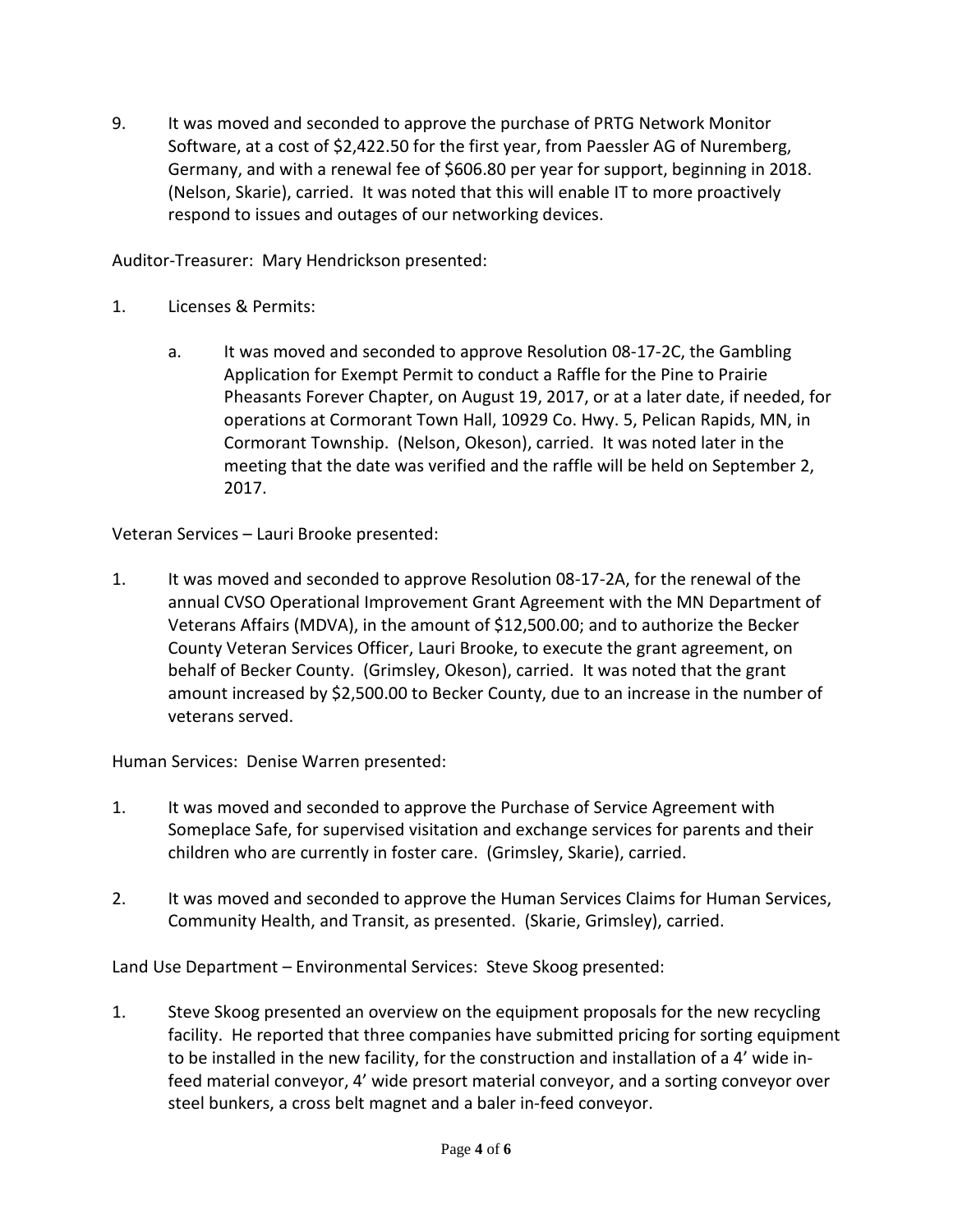2. Discussion followed and it was requested that a comparison be provided on current costs versus the cost of this proposal, a lesser proposal, and/or a future proposal.

Becker County Soil & Water Conservation District (BCSWCD): Middle Cormorant Swimming Beach Improvements: Peter Mead presented:

- 1. BCSWCD Director, Peter Mead, provided an overview of the plans for the proposed Cormorant Swimming Beach improvements, to include the addition of a picnic shelter, fishing pier, and ADA restrooms. He reported that they are waiting on a few bids yet and that the Title opinion has been received and will be forwarded to the County Attorney for review. He also noted that the project has been brought forward to both the Recreational Advisory Committee (RAC) and Finance Committee.
- 2. Mr. Mead requested feedback from the Board in reference to moving forward with the project relative to applying for State funding. Discussion followed with the commissioners providing their input, recommendations, and overall support for the project.

Planning & Zoning Department: Patty Swenson presented:

- 1. It was moved and seconded to concur with the Planning Commission (August 8, 2017), to approve the request submitted by Joshua and Sarah Linn for a Conditional Use Permit (CUP) for an in-home/on-site studio/shop for a taxidermy business, with the project located at 17145 Highland Drive, Detroit Lakes, MN. (Skarie, Okeson), carried.
- 2. Applicant and property owner, Ryan Haugrud, was present and asked to table his request at this time for a Conditional Use Permit (CUP), to store no more than twentyfive (25) collector cars on a five (5) acre lot, for the project located at 17556 County Highway 11, Audubon, MN, as he is looking at other options. Discussion was held and the applicant/property owner was informed that any changes will need to be brought forward to Planning and Zoning and that currently the operation is considered noncompliant, and therefore the vehicles will need to be removed regardless. The item was tabled at this time at the owner's request.

It was noted that the Planning Commission denied the CUP as it did not meet the criteria of the Ordinance, and added to require that all vehicles be removed from the property within thirty (30) days.

Being no further business, Board Chair Knutson adjourned the meeting.

Lunch Bunch was held following the meeting at Godfather's Pizza in Detroit Lakes, with Land Use Department Director, Steve Skoog, providing.